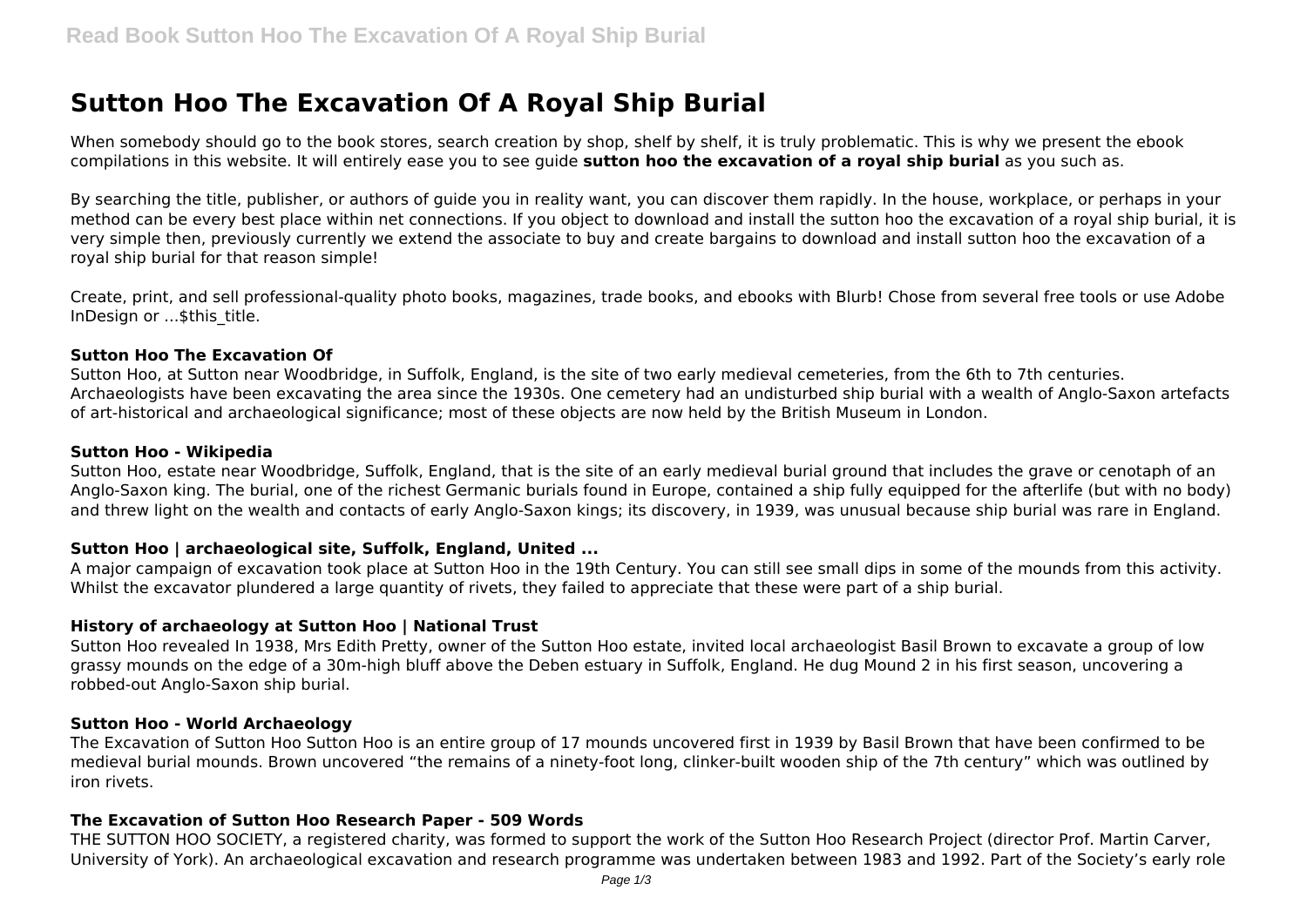was to guide visitors round the excavation.

## **Sutton Hoo**

Sutton Hoo is best known for the elite Anglo-Saxon cemetery excavated there in the 1930s, but more recent campaigns tell an even richer tale. The royal burials sprang from an earlier cemetery, and were followed by dozens of graves of execution victims.

## **Secrets of Sutton Hoo - Current Archaeology**

Sutton Hoo is an archaeological site located near the town of Woodbridge, in Suffolk, East Anglia, England. This site is best known for the Anglo-Saxon burial mounds that were discovered during the first half of the 20th century, including a magnificent ship burial, which is popularly believed to have belonged to an Anglo-Saxon king.

## **The Magnificent Treasures of Sutton Hoo, The Final Resting ...**

Since its discovery in 1939, the Sutton Hoo burial site has been the most important physical link to the Anglo Saxon world. The site consists of 19 or 20 burial mounds that were most likely formed between 625 and 670 AD. ogy and traditions of a culture where pagan customs were slowly being replaced by Christian ones.

## **The Sutton Hoo Ship Burial: A General Background and ...**

The Sir Paul and Lady Ruddock Gallery The internment of a ship at Sutton Hoo represents the most impressive medieval grave to be discovered in Europe. Inside the burial mound was the imprint of a decayed ship and a central chamber filled with treasures. But who was buried there and what did it reveal about this period in history?

## **The Anglo-Saxon ship burial at Sutton Hoo | British Museum**

The significance of Sutton Hoo was instantly recognized. The largest Anglo-Saxon ship burial ever discovered contained artifacts of a quality and quantity never seen before, and this fresh evidence...

## **The Treasure Ship of Sutton Hoo - History Magazine**

The Sutton Hoo helmetis a decorated and ornate Anglo-Saxonhelmet found during a 1939 excavation of the Sutton Hooship-burial. It was buried around 625 and is widely believed to have belonged to King Rædwald of East Anglia; its elaborate decoration may have given it a secondary function akin to a crown.

# **Sutton Hoo helmet - Wikipedia**

There were two ship burials at Sutton Hoo – the great ship burial excavated in 1939, and the smaller one in mound 2, excavated in 1938 and here being re-excavated in 1985. Instead of the ship being buried first and a chamber built inside it, here the chamber was built first, and the ship was then placed on top of it.

## **AD 700 - Sutton Hoo - Current Archaeology**

In 1939 one of the greatest archaeological discoveries of all time was being uncovered at Sutton Hoo. Now 80 years on, the story continues, as we countdown to the completion of the incredible new Sutton Hoo experience...

# **Sutton Hoo | National Trust**